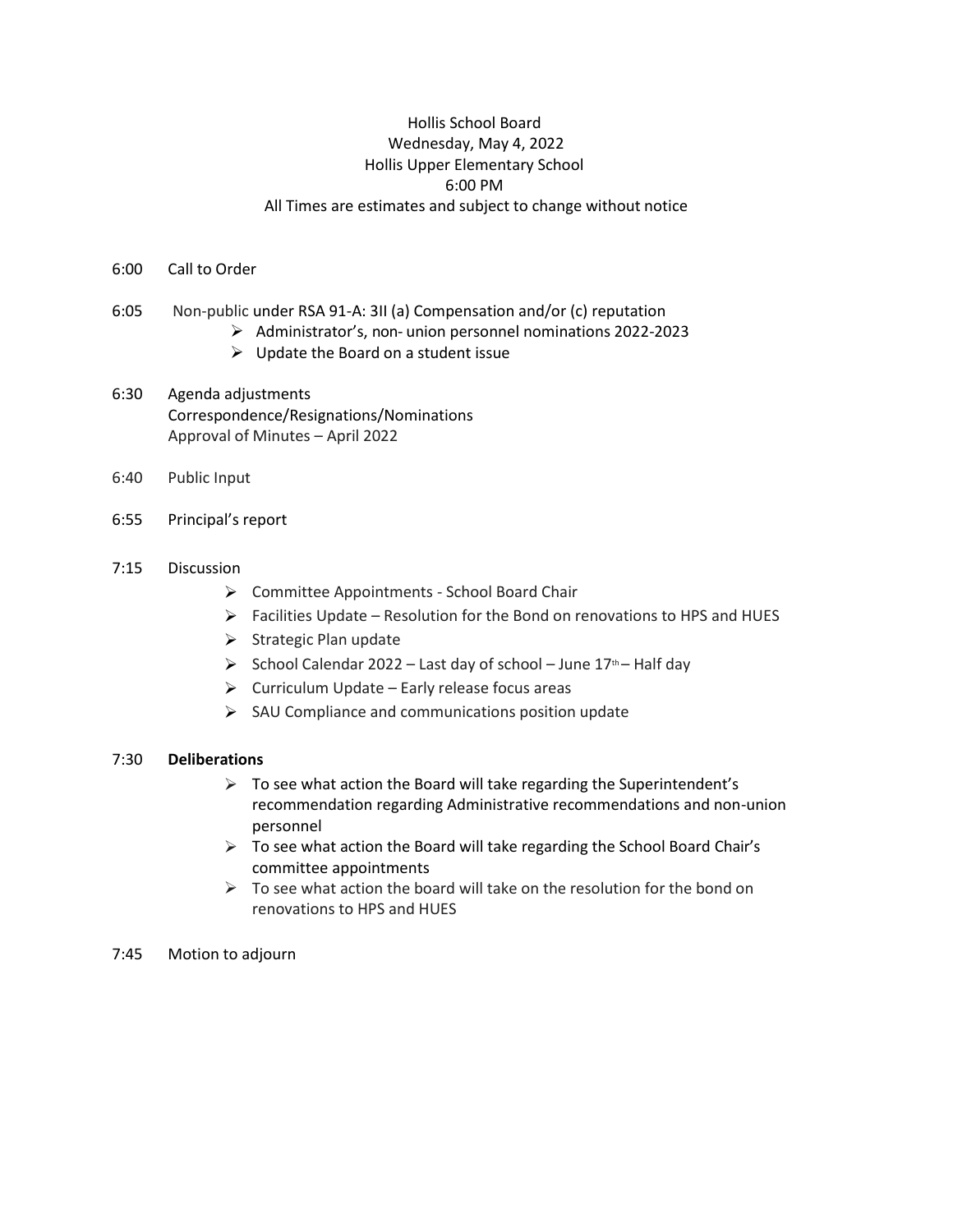## Hollis School District Administrative Report May 4, 2022

## **Calendar, Events, Programs:**

- HPS/HUES May 6th We are  $\frac{1}{2}$  way through trimester 3
- HPS/HUES Week of May 9th the PTA celebrates Staff Appreciation Week
- HPS May 3rd SAS Testing Begins for 3rd Graders
- HUES Week of May 9th NHSAS testing for grades 4/5/6 in ELA and Math
- HUES May 16th NHSAS testing for Science in Grade 5
- HPS Week of May 16th Book Fair
- HUES May 19th DARE Promotion Ceremony
- HUES Gr 5 Math Placement Test
- HPS/HUES May 25th Gr 4 Information Night
- HUES May 26th Memorial Day Observance at 1:45pm
- HPS/HUES May 27 Early Release Teacher PD
- HPS/HUES May 30th No School Memorial Day
- HPS Month of May/June Celebrations of Learning K 3

## **Building & Grounds:**

- HUES:
	- o HUES is still looking for a part time custodian to be fully staffed in this area
	- o Students have been working on cleaning up the outside areas as part of our earth day focus at **HUES**
	- o We are working on lining up summer projects now in hopes that all work can be done in July/August. Out of all the projects HUES students will be most excited about a new set of swing sets for our playground.
- HPS:
	- o We met this past week to vet out building projects and identify key leaders to ensure projects can have smooth rollouts.
	- o We begin to look at end of year procedures; packing, cleaning, room changes, etc.

## **Social Emotional Corner:**

- **● HUES:**
	- Students have started a *Pencil Awareness* campaign asking their peers to treat pencils better and not break them. They are gathering donations of pencils and are striving to make sure new pencils remain in good condition.
	- Our 6th graders have been working on gathering sneakers and working with GoSneakers. So far they have sent in 5 bags and have had the following impact: saved 68 pais of sneakers from landfills, displaced 2040 pounds of carbon dioxide, and saved 153,476 gallons of water. These numbers are just from the first 5 bags and we are on pace to add another 15 bags to the campaign.
- **● HPS:**
	- All students at HPS took part in collecting pairs of shoes for Troop 465 to help underprivileged countries. Students collected over 200 pairs of shoes!
	- During STEM week students learned about a variety of STEM fields and engaged in problem solving activities around the building.
	- Students participated in the community Traffic Safety Month making posters to help us all be aware of traffic safety! See the weekly newsletter for pictures!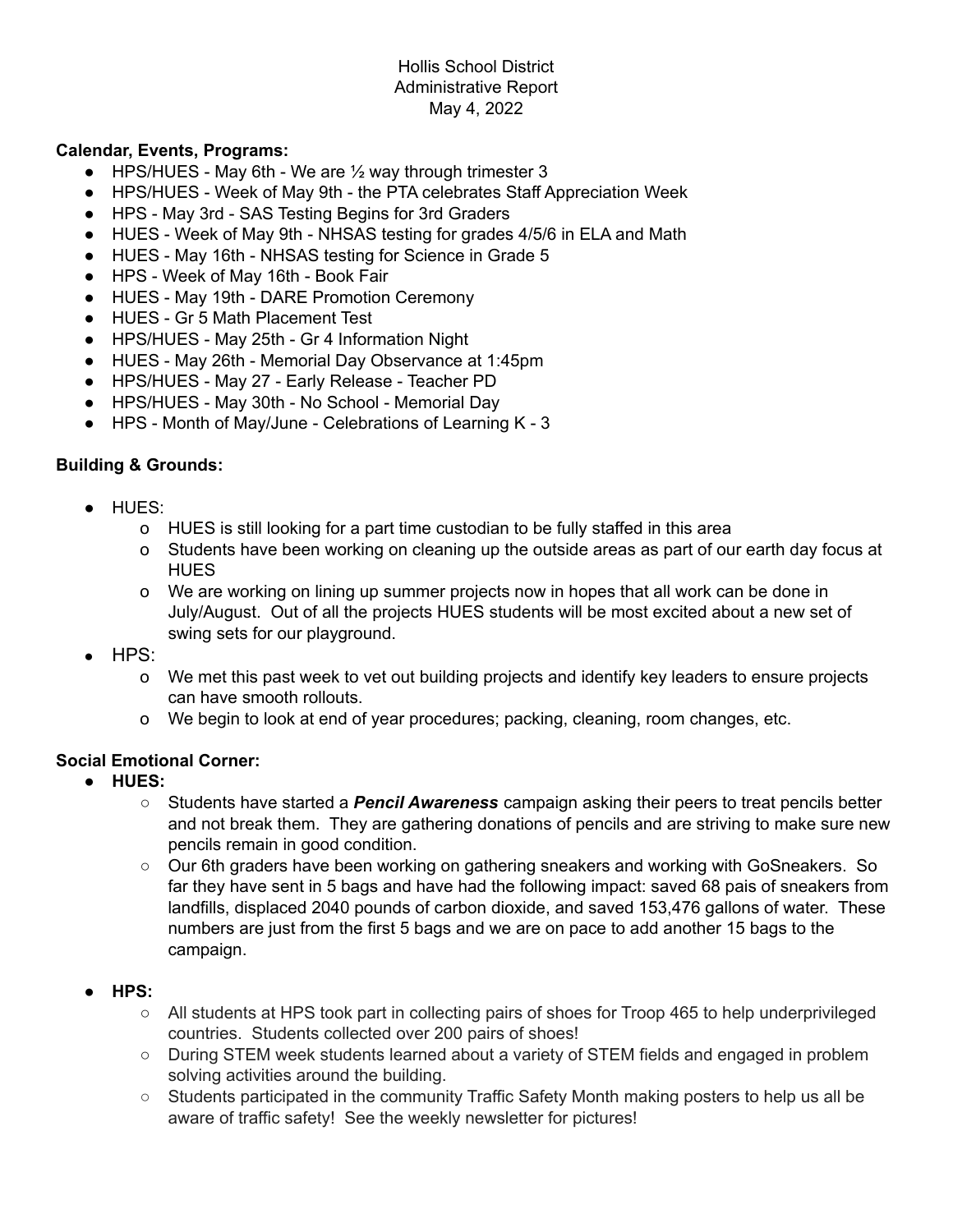## **Staffing & Students:**

- HPS has interviewed for the Technology Integration Specialist position on April 22, 2022.
- HPS students in Mrs. Cornell-Smith's class hosted this month's All School Town Meeting virtually.
- HPS finished the month of April with STEM week activities that included coding, problem solving activities, learning about different STEM fields and inventors!
- HUES is actively looking for a guidance counselor to fill in for the last few months of school
- HUES and the HBMS staff have been working on transition planning for our 6th graders. MS team members joined HUES team members for information sessions to all HUES 6th graders on April 20th.
- HPS and HUES are also making transition plans with visits from 3rd grade to HUES planned for June and our incoming parent information night planned for May for parents.
- HUES In celebration of Earth Day, we watched the Lorax, picked up trash and cleaned up the outside of HUES and celebrated with this Joke: What do you call a sleeping dinosaur? A dino-snore! :)
- HUES Officer Kush arranged for the K9 Unit from Milford to come out and host grade level assemblies for our students this month. It was great to be together for our first inside assemblies this year! We thank Officer Barrett, Officer Palmer and K9 Officer Mako for their time and for teaching us new things like: K9 Officers can smell 7 distinct smells at once and K9 Officers can use their exhalation and inhalation to determine if there is someone hiding in a closet!



# **Enrollment Snapshot for February 2021:**

| <b>HPS</b>                                        |                   | <b>HUES</b> |                   |  |  |  |
|---------------------------------------------------|-------------------|-------------|-------------------|--|--|--|
| Grade                                             | <b>Enrollment</b> | Grade       | <b>Enrollment</b> |  |  |  |
| Intensive<br><b>Needs</b>                         | 3                 | 4           | 95                |  |  |  |
| PreK <sub>3</sub>                                 | $9 (+1)$          | 5           | 93                |  |  |  |
| PreK <sub>4</sub>                                 | 11                | 6           | 104               |  |  |  |
| K                                                 | 81                |             |                   |  |  |  |
| 1                                                 | 77                |             |                   |  |  |  |
| $\overline{2}$                                    | 81                |             |                   |  |  |  |
| 3                                                 | 94                |             |                   |  |  |  |
| Total Hollis School District Enrollment: 646 (+1) |                   |             |                   |  |  |  |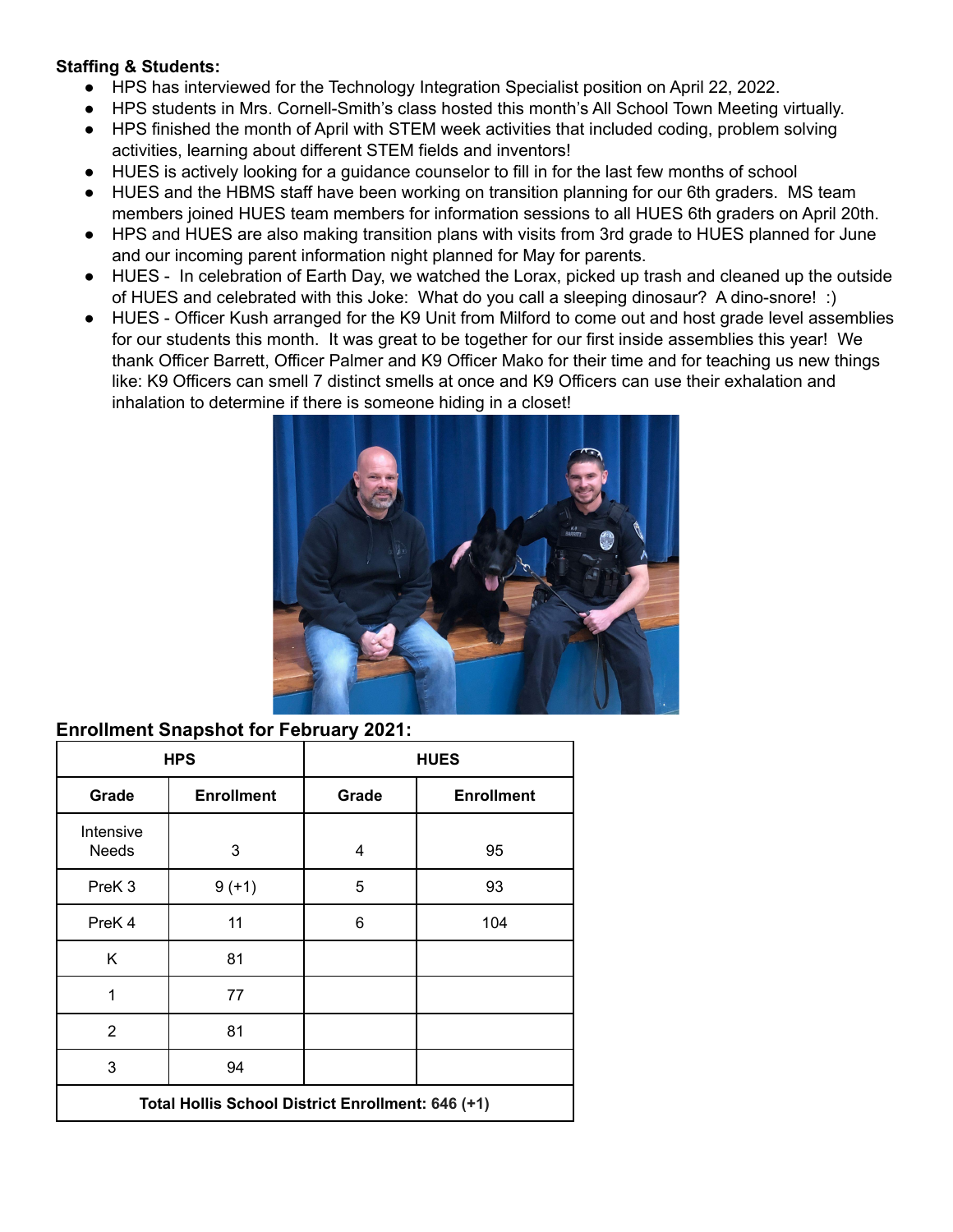#### Hollis School District Monthly Enrollment Breakout May 2022

| Grade                           | Class<br>size Per<br>District<br>Policy | Number of<br>classes | <b>NESDEC</b><br>Projections<br>20/21 SY | Number of<br>students<br>(4/22/22) | Change<br>from last<br>report | Actual class<br>Enrollments |
|---------------------------------|-----------------------------------------|----------------------|------------------------------------------|------------------------------------|-------------------------------|-----------------------------|
| $Pre - K$<br>3 year olds        |                                         | $\mathbf{1}$         | 18                                       | 11                                 | $\mathbf{0}$                  | 11                          |
| $Pre - K$<br>4 year olds        |                                         | $\mathbf{1}$         |                                          | 9                                  | $+1$                          | 9                           |
| Prek Intensive<br>Needs         |                                         | $\mathbf{1}$         |                                          | $\overline{3}$                     | $\boldsymbol{0}$              | $\overline{3}$              |
| Drop in Speech<br>Services Only |                                         |                      |                                          | NA                                 | $\theta$                      | $\theta$                    |
| Kindergarten                    | 18                                      | 5                    | 100                                      | 81                                 | $\boldsymbol{0}$              | 15, 16, 16, 17, 17          |
| Grade 1                         | 18                                      | 5                    | 75                                       | 77                                 | $\boldsymbol{0}$              | 14, 15, 16, 16, 16          |
| Grade 2                         | 20                                      | 5                    | 99                                       | 81                                 | $\boldsymbol{0}$              | 15, 16, 16, 17, 17          |
| Grade 3                         | 20                                      | 5                    | 88                                       | 94                                 | $\boldsymbol{0}$              | 18, 19, 19, 19, 19          |
|                                 |                                         |                      |                                          |                                    |                               |                             |
| <b>HPS</b><br><b>Totals</b>     |                                         | 23 classes           | 380                                      | 356                                | $+1$                          |                             |
|                                 |                                         |                      |                                          |                                    |                               |                             |
| Grade 4                         | 23                                      | 5                    | 91                                       | 95                                 | $\boldsymbol{0}$              | 17, 19, 19, 20, 20          |
| Grade 5                         | 23                                      | 5                    | 102                                      | 93                                 | $\boldsymbol{0}$              | 18, 18, 19, 19, 19          |
| Grade 6                         | 23                                      | 5                    | 101                                      | 104                                | $\overline{0}$                | 19, 21, 21, 21, 22          |
|                                 |                                         |                      |                                          |                                    |                               |                             |
|                                 |                                         |                      |                                          |                                    |                               |                             |
| <b>HUES Totals</b>              |                                         | 15 classes           | 294                                      | 292                                | $\bf{0}$                      |                             |
|                                 |                                         |                      |                                          |                                    |                               |                             |
| <b>HSD</b><br><b>Totals</b>     |                                         | 38 classes           | 674                                      | 648                                | $+1$                          |                             |

# Enrollment History:

|             | <b>HPS</b>                         | <b>HUES</b>                        |
|-------------|------------------------------------|------------------------------------|
| School Year | September                          | September                          |
|             | <b>Starting Enrollment Numbers</b> | <b>Starting Enrollment Numbers</b> |
| 2021        | 344                                | 287                                |
| 2020        | 336                                | 283                                |
| 2019        | 344                                | 299                                |
| 2018        | 344                                | 327                                |
| 2017        | 344                                | 323                                |
| 2016        | 337                                | 319                                |
| 2015        | 345                                | 295                                |
| 2014        | 352                                | 291                                |
| 2013        | 358                                | 292                                |
| 2012        | 340                                | 294                                |
| 2011        | 340                                | 297                                |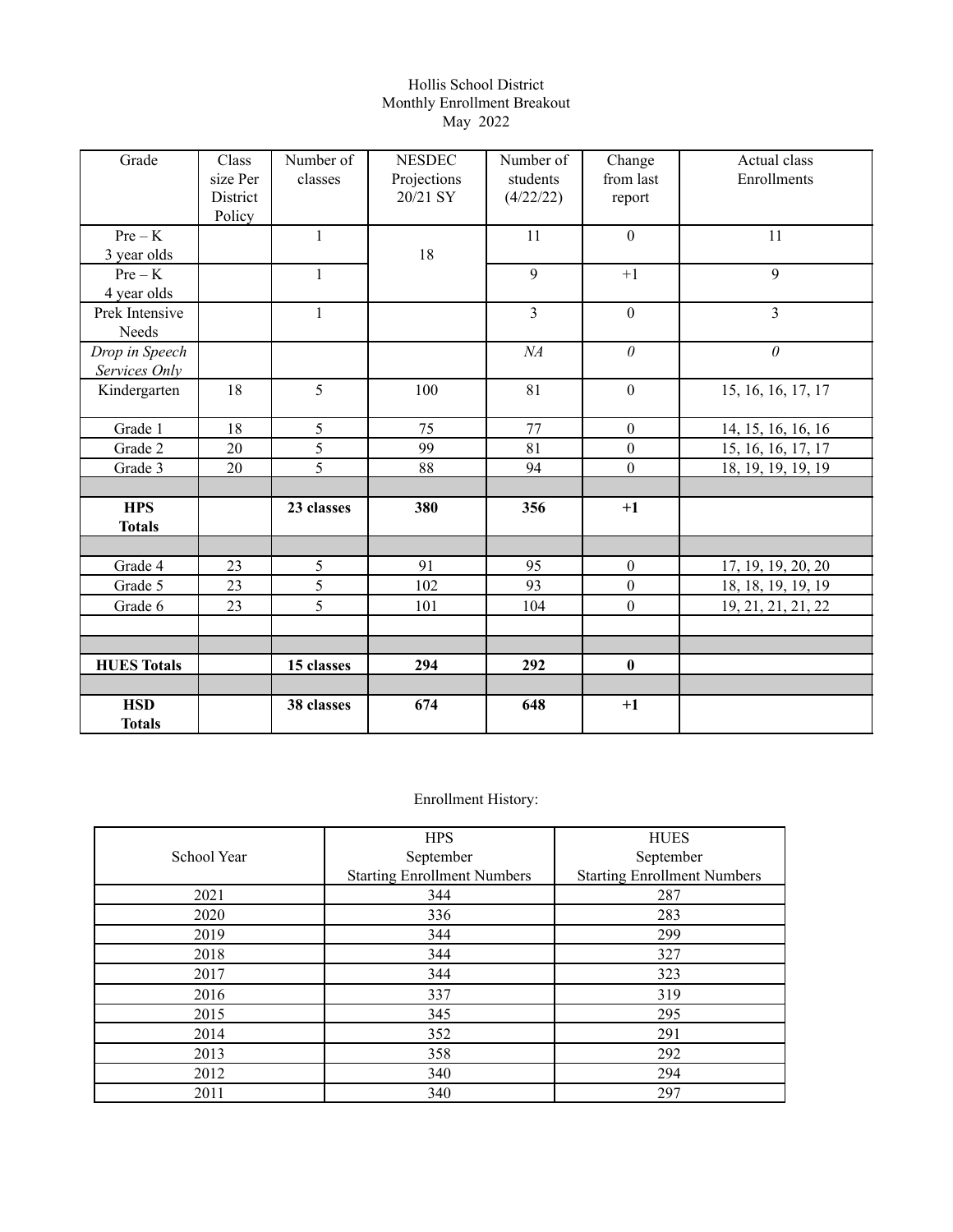May 4, 2022

Motion: I move that the Resolution entitled, "Resolution to Authorize \$3,116,000 General Obligation Bond for School Renovation Project," be approved in form presented to this meeting, and that an attested copy of said Resolution be included with the minutes of this meeting.

# RESOLUTION TO AUTHORIZE \$3,116,000 GENERAL OBLIGATION BOND FOR SCHOOL RENOVATION PROJECT

The School Board of the Hollis School District (the "District") hereby RESOLVES, as follows:

1. That pursuant to the Municipal Finance Act, RSA Chapter 33, as amended, the New Hampshire Municipal Bond Bank Law, RSA Chapter 35-A, as amended, all other applicable law, and approval of the voters of the District of Warrant Article 1 at the Annual School District Meeting held March 9, 2022 (collectively, the "Authorizations"), the Treasurer of the District and the Chair of the School Board of the District are authorized to execute and deliver a Loan Agreement between the District and the New Hampshire Municipal Bond Bank (the "Bond Bank") in such form not contrary to the general tenor of this Resolution as they may approve, said approval to be conclusively evidenced by the execution and delivery thereof, to effect a borrowing from the Bond Bank in the principal amount not to exceed \$3,116,000 to finance costs of renovations and improvements at Hollis Primary School and Hollis Upper Elementary School, including kitchen and bathroom renovations, roofing projects, air source heat pump installations, and interior doors (the "Project");

2. That pursuant to the terms of said Loan Agreement and the Authorizations, the District is authorized to borrow from the Bond Bank a sum of up to \$3,116,000, and to evidence such indebtedness, the Treasurer and a majority of the School Board are authorized to issue a general obligation bond of the District in a principal amount of up to \$3,116,000 (the "Bond") and to pledge the full faith and credit of the District in payment of the Bond;

3. That the Bond shall be signed by a majority of the School Board and countersigned by the Treasurer under the official seal of the District, if any, and bear interest at such rate as the signatories of the Bond may approve; and shall be in such form as such signatories may approve; said approvals to be conclusively evidenced by the execution and delivery thereof;

4. That the Treasurer and other proper officials of the District, acting singly, are authorized to execute and deliver on behalf of the District such other documents and certificates, including such documents and certificates as may be required by bond counsel or the Bond Bank, and to do or cause to be done all such other acts and things as may be necessary or desirable in order to effect the transactions hereinbefore authorized, and any such prior action by them is hereby ratified and confirmed;

5. That the Bond shall be sold to the Bond Bank at par plus any applicable premium; and that, pursuant to RSA § 35-A:29, the Treasurer may apply any premium received by the District on account of issuance of the Bond: (i) to the payment of the costs of preparing, issuing, and marketing the issue of the Bond; (ii) to the cost of the Project resulting in a like reduction of the principal amount of the Bond; (iii) to deposit in the general fund of the District and to be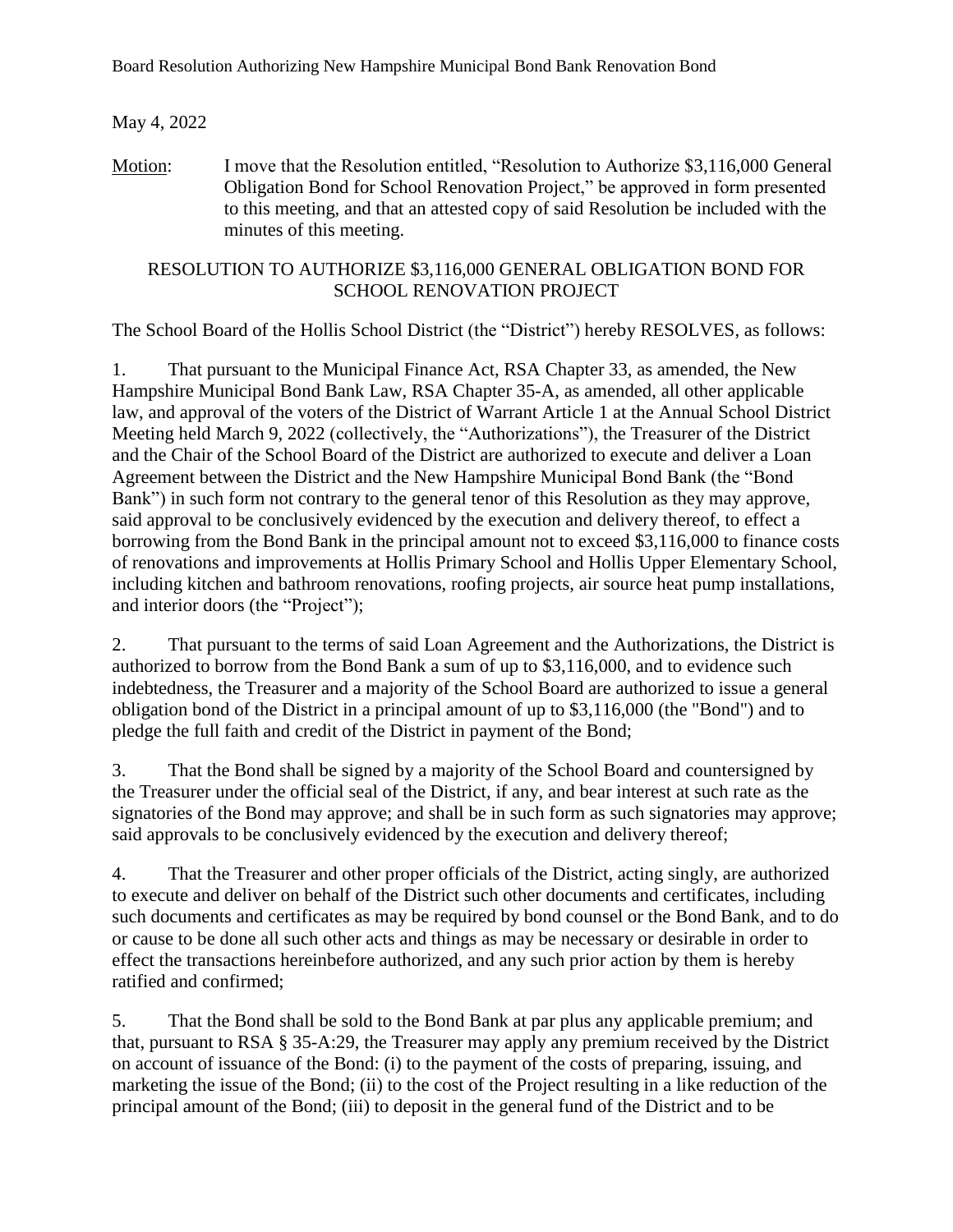Board Resolution Authorizing New Hampshire Municipal Bond Bank Renovation Bond

available to be appropriated for any lawful purpose of the District; or (iv) to any combination of the foregoing;

6. That (i) no part of the proceeds of the Bond shall be used, directly or indirectly, to acquire any securities and obligations, the acquisition of which would cause the Bond to be an "arbitrage bond" within the meaning of Section 148 of the Internal Revenue Code of 1986, as amended, (the "Code"), and (ii) the proceeds of the Bond and the Project shall not be used in a manner that would cause the Bond to be a "private activity bond" within the meaning of Section 141 of the Code;

7. That in connection with the Bond, the Treasurer is authorized to execute and deliver on behalf of the District an Arbitrage and Use of Proceeds Certificate in form approved by the District's bond counsel, and to covenant on behalf of the District to file any information report and pay any rebate due to the United States in connection with the issuance of the Bond, and to take all other lawful actions necessary to insure that the interest on the Bond will be excludable from the gross income of the owners thereof for purposes of federal income taxation and to refrain from taking any action which would cause interest on the Bond to become includable in the gross income of the owners thereof;

8. That the Treasurer and other proper officials of the District, acting singly, are authorized in consultation with Bond Counsel to implement written procedures with respect to the Bond for the purpose of: (i) ensuring timely "remedial action" for any portion of the Bond that may become "non-qualified bonds," as those terms are defined in the Code and regulations thereunder; and (ii) monitoring the District's compliance following the issuance of the Bond with the arbitrage, yield restriction and rebate requirements of the Code and regulations thereunder;

9. That if the Treasurer, Chair of the School Board, or Clerk for any reason are unavailable to, as applicable, approve, execute, or attest the Bond or any related financing documents, the person or persons then acting in any such capacity, whether as assistant, deputy, or otherwise, is authorized to act for such unavailable official with the same force and effect as if such official had himself/herself performed such act;

10. That the District hereby resolves and declares its official intent pursuant to Section 1.150- 2(e) of the Treasury Regulations that the District reasonably expects to use the proceeds of the Bond to reimburse certain original expenditures from the District's general, reserve, or other fund, paid not earlier than 60 days prior to adoption of this Resolution or to be paid, which original expenditures have been or will be incurred in connection with costs of the Project; and that the District reasonably expects that the maximum principal amount that the District will issue to finance the Project is \$3,116,000; and

11. That the Clerk include an attested copy of this Resolution with the minutes of this meeting.

A true copy as adopted by a majority of the School Board, attest:

Diane Leavitt, District Clerk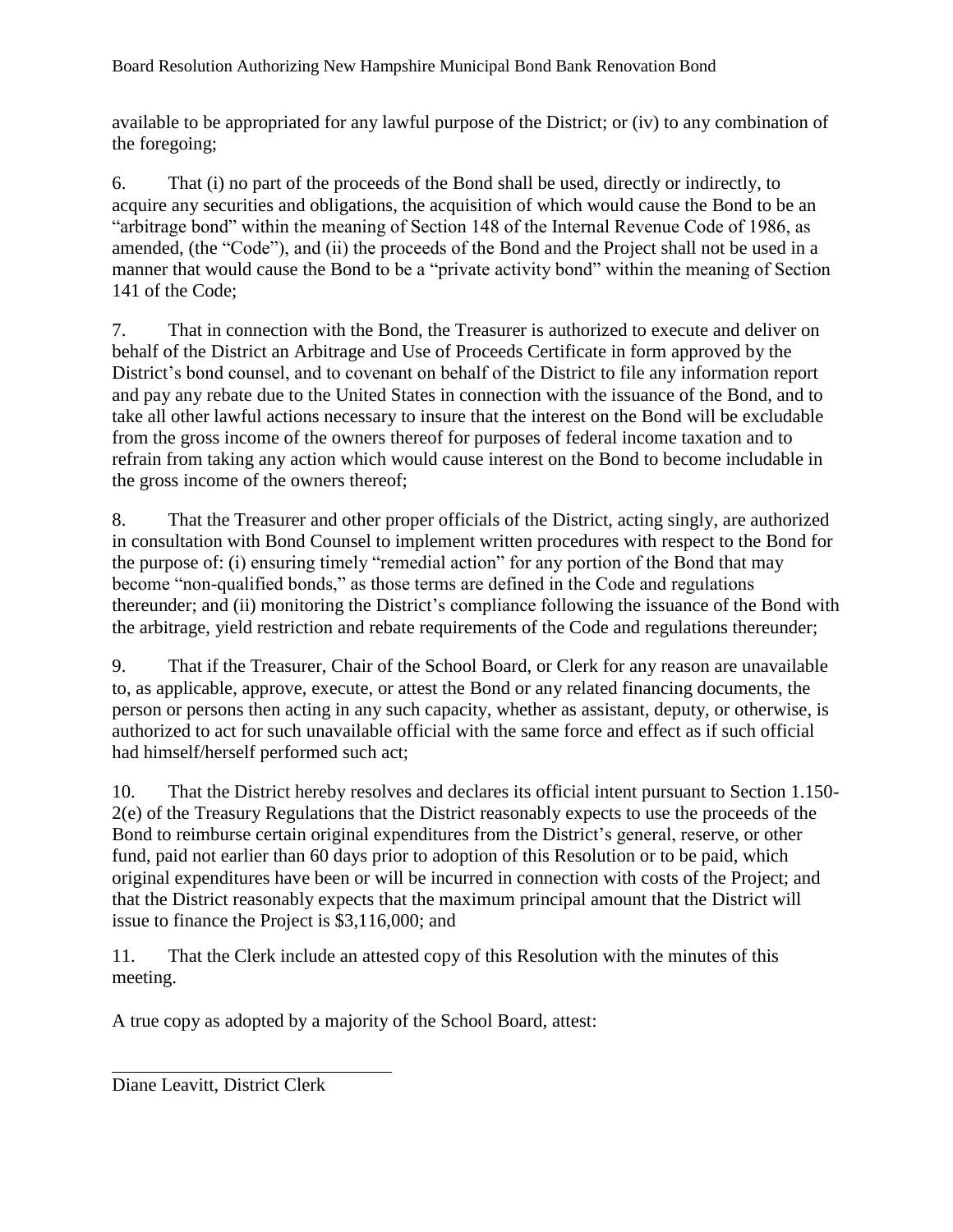#### Present SAU GOAL 1- SAU 41 will strive to continuously improve each student's level of achievement and growth

Implementation Goal I -The Hollis District will ensure that curriculum/instruction and assessment are designed and delivered to enable diverse learners to achieve or exceed Hollis grade level standards

Priority Area 1 - To clearly articulate, implement and assess a preK-6 curriculum both horizontally and vertically.

Objective 1 - Complete/refine/train/disseminate curriculum standards preK-6

Objective 2 - Ensure that the organization of learning is clearly defined across grade levels preK-6

Objective 3 - Monitor curriculum to ensure that all students have an opportunity to meet or exceed district benchmarks PreK-6

3.1 Math Program PK-6

3.2 Complete Review of Reading/Language Arts Curriculum PK-6

- 3.3 Social Studies PK-6
- 3.4 Science PK-6
- 3.5 Health and Physical Education PK-6
- 3.6 Music/Art PK-6
- 3.7 Technology Education PK-6

Present SAU Goal 4 recommend it becomes priority area 2 - To ensure curriculum is delivered in accordance with diverse needs of the learning community and to meet the standards for the 21st Century Learner

Objective 1 - Hollis initiatives Pre K - Grade 6

Objective 2 - Utilize the 21st Century learning frameworks to promote understanding of the core subject content at higher levels

Objective 3 - Provide Instructional tools/experiences in order for learners to develop/meet the standards for the 21st Century Learner

#### Priority Area 3 - To base curriculum development and instruction on best practice research

Objective 1 - Review research and data to ensure that curriculum, instruction and assessment are effectively helping all students achieve or exceed the grade level benchmarks/graduation standards

Priority Area 4 - To continuously raise the level of student achievement in meeting or exceeding Hollis grade level benchmarks/SAU graduation standards Objective 1 - Identify students that would benefit from enrichment activities or acceleration interventions to achieve or exceed grade level benchmarks (based on local and state assessments)

Priority Area 5 - To systematically evaluate the Hollis Pupil Services Department's organizational structure

Present SAU Goal 2 - SAU 41 will recruit, recognize, and develop the most effective personnel.

Implementation Goal II - To achieve and sustain the highest level of professional competency of all staff members consistent with the Hollis strategic plan/Hollis Master Professional Development plan

Priority Area 1 - To develop and implement competitive compensation packages to recruit and retain highly qualified professional and support staff

#### Priority Area 2 - To ensure that the teachers in the Hollis schools, programs, and subject areas participate in professional development

programs/activities that are designed to raise student achievement.

Objective 1 - Support Professional Learning Communities for educators to collaborate, share best practices, and integrate 21st Century skills into classroom practice resulting in increased student growth

Objective 2 - Revise and Implement the Hollis Professional Development Plan.

- Objective 3 Develop and implement an SAU/Hollis New Teacher Institute program for teachers new to the District
- Objective 4 Establish policies and procedures addressing salaries, salary ranges, and hiring practices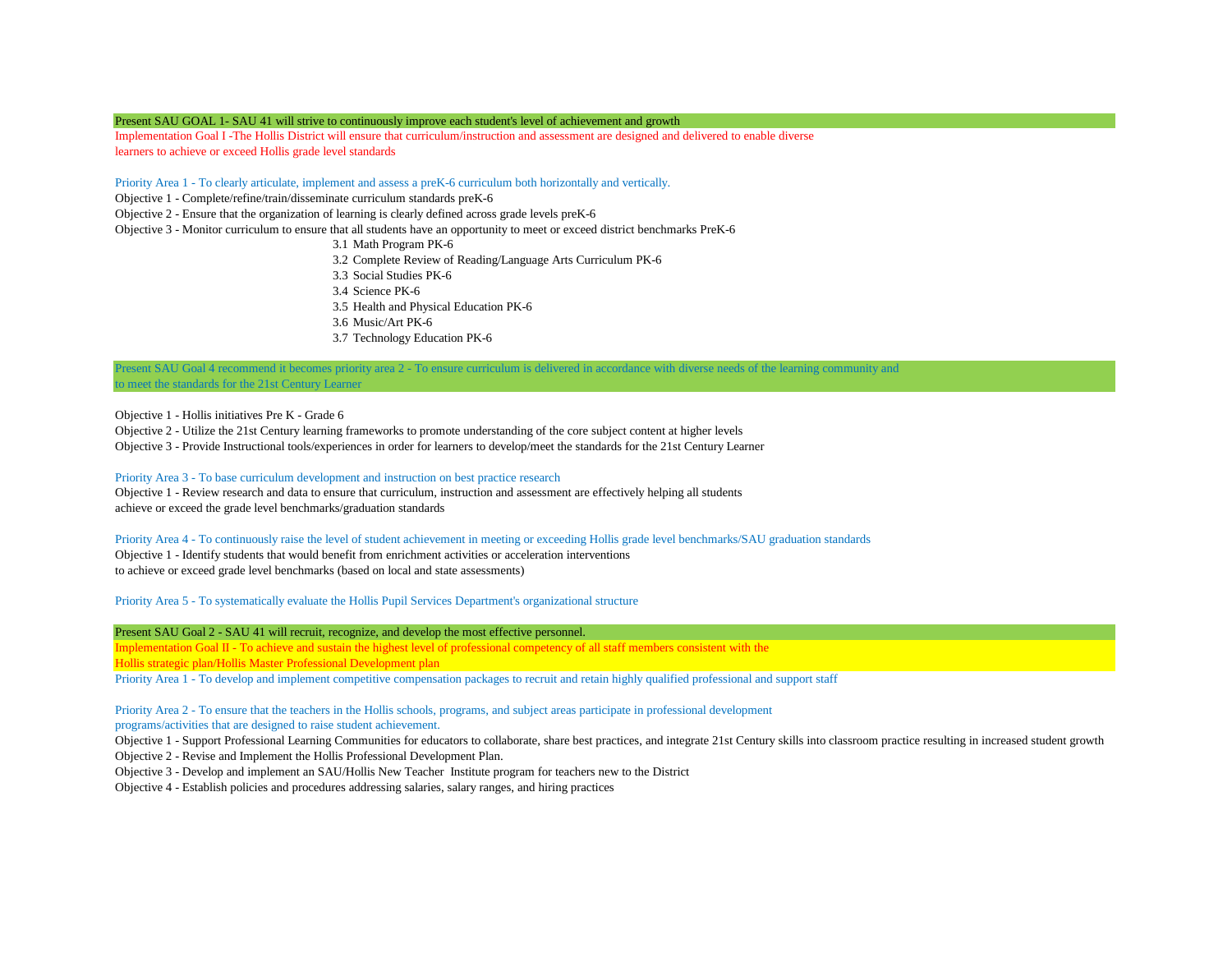Priority Area 3 - To evaluate, regularly and systematically, the performance of all instructional staff to ensure that high standards are maintained throughout the District.

Objective 1 - Continue teacher evaluation plan and process

Objective 2 - Continue to ensure the most effective observation and evaluation practices are utilized.

#### Priority Area 4 - Provide ongoing training to the professional staff to remain current with their subject mater and/or specialty area, inform their practice and most importantly, meet the learning needs of students

Objective 1 - Provide professional development opportunities that support the implementation of the Hollis curriculum PreK-6

Objective 2 - Provide training and support that enables staff to use the technological infrastructure responsibly and develop the skills

necessary to implement instruction and enhance student learning

Objective 3 - Expand collaborative Professional development (PreK-6)

Objective 4 - Investigate the possibility to offer staff an on-sight Master's level program designed around a profile developed by Hollis/SAU 41

#### Implementation Goal III - To create and maintain an efficient and effective organization which uses technology to enhance student achieve and improve operational efficiency that supports the Hollis District

Priority Area 1 - Maintain and improve technologies to support increased operational efficiency

Priority Area 2 - Develop a framework for training in all programs and technology which supports the districts and maximizes efficiency across the SAU

Priority Area 3 - To provide easy access and the ability to effectively report information through the appropriate use of technology

Priority Area 4 - Increase Informational Technology Staff to support opportunities for learning, coordinate technologies, and support hardware which supports the district and maximizes efficiency across the SAU

Priority Area 5 - Support expanded opportunities for community and international learning both face-to-face and online.

NEW Goal 4 Community Relations Goal for SAU - SAU 41 will continue to foster a strong relationship with the community to foster support for school district programs, budgets and initiatives.

Implementation Goal IV - To create and maintain two-way communication among all stakeholders within the Hollis District

Priority Area 1 - To provide and seek out clear and consistent information among stakeholders

Objective 1 - Develop and implement a communications system that is pervasive and embedded in all Hollis activities

Objective 2 - Continue to communicate with parents and families to ensure articulation of programs and new initiatives

Objective 3 - Strengthen Board visibility and opportunities to gain first hand knowledge of staff, buildings and programs.

#### Present SAU 41 Goal 5 - SAU 41 will manage and keep in good repair its physical assists in order to optimize student learning

Implementation Goal IV- To provide adequate space in order to meet the educational needs of all students and the effective operations of all school facilities

Priority Area 1 - To update the space needs plan for the Hollis District Objective 1 - To create and articulate space needs for PreK-6

Priority Area 2 - To ensure buildings and grounds are well maintained

Objective to establish a capital improvement plan to support instructional programming and academic achievement Establish a systematic plan for maintenance which includes a management training program which allows the District to maintain safe and healthy facilities for staff and students

Priority Area 3 - Develop, implement and maintain a comprehensive security plan/system for all buildings which includes training